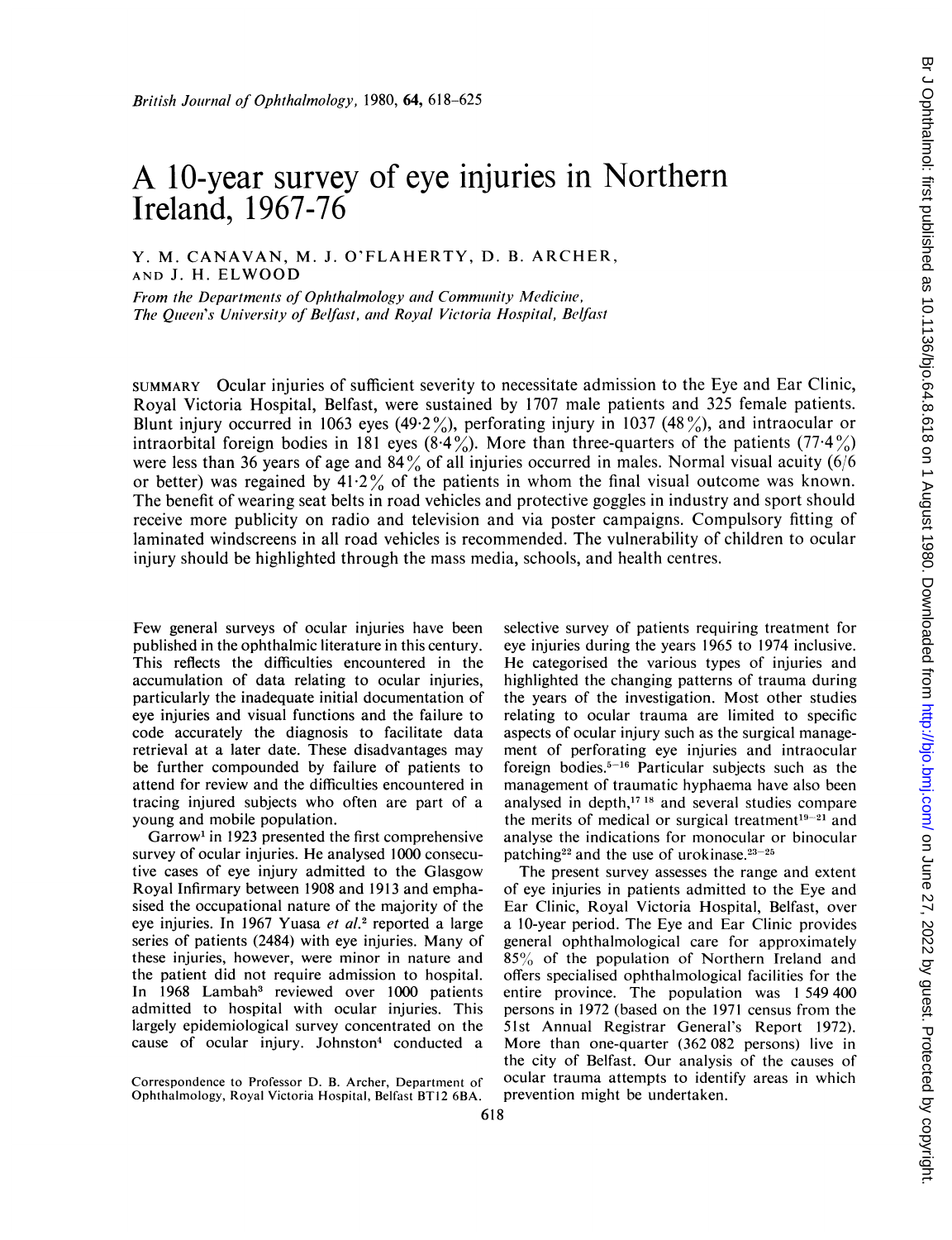| Age when<br>injured<br>(years) | Male            |      |          | Female |               |         |                 | All cases |         |  |  |
|--------------------------------|-----------------|------|----------|--------|---------------|---------|-----------------|-----------|---------|--|--|
|                                | No.             | ℅    | (N.I.)   | No.    | $\frac{9}{4}$ | (N.I.)  | No.             | ℅         | (N.I.)  |  |  |
| $0-$                           | 550             | 32.2 | (31.2)   | 136    | $41 - 8$      | (28.6)  | 686             | $33 - 7$  | (29.8)  |  |  |
| $15 -$                         | 649             | 38.0 | (23.8)   | 102    | $31 - 4$      | (21.6)  | 751             | 36.9      | (22.7)  |  |  |
| $30 -$                         | 260             | 15.2 | $(16-4)$ | 36     | $11 - 1$      | (16.2)  | 296             | $14-6$    | (16.3)  |  |  |
| $45 -$                         | 204             | 11.9 | (19.8)   | 33     | $10-2$        | (20.9)  | 237             | $11-6$    | (20.5)  |  |  |
| $65+$                          | 45              | 2.6  | (8.8)    | 18     | 5.5           | (12.7)  | 63              | $3-1$     | (10.7)  |  |  |
| Total                          | 1708*<br>(1707) | 99.9 | (100.0)  | 325    | $100 - 0$     | (100.0) | 2033*<br>(2032) | 99.9      | (100.0) |  |  |

Table  $1$  Distribution of patients injured according to age and sex

\*One individual had the same eye injured on different occasions. Proportion in brackets relate to the population of Northern Ireland (estimated 30 June 1972).

## Materials and methods

2032 patients (2162 affected eyes) who sustained eye injuries requiring hospital admission between <sup>1</sup> January 1967 and 31 December 1976, were admitted to the survey. They were selected according to the diagnosis available through the medical records department (case notes with International Classification of Disease numbers (Eighth Revision) N870 and N921 for the years 1967 to 1976). Each patient was given a consecutive code number, and data relating to age, sex, annual and seasonal variation, eye injured, and aetiology of injury were recorded in addition to the nature and severity of the ocular injury and the final outcome. The information on each patient was transferred to punch cards for computer analysis.

## **Results**

## SEX

The distribution of ocular injuries by the sex and age of the patient demonstrates a clear difference in the incidence of ocular injury between the sexes (Table 1, Fig. 1). Although the male:female ratio of the population was 0-98, the male:female ratio for ocular injury was  $5.25$  which is a highly significant difference  $(\chi^2=15.31, \text{DF}=4, \text{ P}<0.001 \text{ for}$ males, and  $\chi^2$  = 24.80, DF = 4, P < 0.001 for females). Females are particularly vulnerable in the first decade and beyond the fifth decade (Table 2). For males the greatest incidence of eye injury occurs in the second to fifth decades.

#### AETIOLOGY

In 1712 patients the cause of ocular injury was known. In the remaining 320 patients  $(15.7\%)$ insufficient documentation made it impossible to identify the exact aetiology. Injuries occurring during



Fig. 1 Distribution of patients injured according to age and sex.

Table 2 Distribution of injured patients according to age and male/female ratio

| Age when<br>injured<br>(years) | No. of<br>cases | <b>Male</b><br>female<br>ratio |  |
|--------------------------------|-----------------|--------------------------------|--|
| $0-$                           | 429             | 3.62                           |  |
| $11 -$                         | 612             | 5.67                           |  |
| $21 -$                         | 425             | 6.34                           |  |
| $31 -$                         | 196             | 7.57                           |  |
| $41 -$                         | 167             | 8.28                           |  |
| $51 -$                         | 110             | 4.79                           |  |
| $61+$                          | 93              | 3.22                           |  |
| Total                          | 2032            | 5.25                           |  |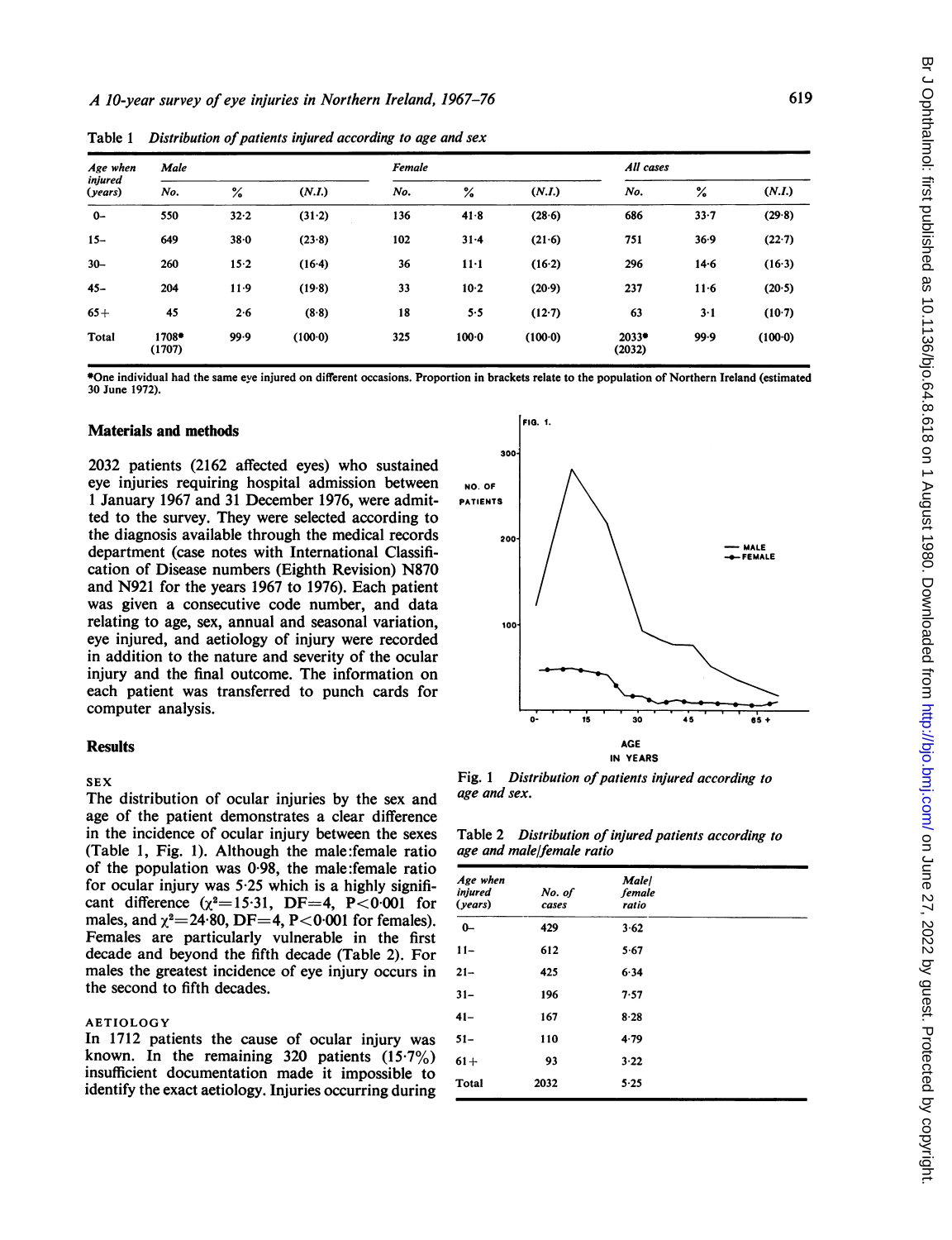play and sport to children were the most common aetiological factors  $(33.8\%)$  with road traffic accidents (19.3%) and industrial injuries (15.4%) being next in frequency (Table 3 and Fig. 2). Together these latter 2 subgroups accounted for more than one-third of all injuries. Road traffic accidents were the most common cause of eye injury in females  $(35.9\%)$ , but for males injuries incurred during play and sport in childhood were the most common aetiological factors  $(33.9\%)$ .

## INJURY AND AGE

The distribution of the number of eyes injured rather than individual patients injured is shown in Table 4 and Fig. 3. More than one-third  $(38.4\%)$ of eye injuries in which the cause was known occurred in children under 16 years. In this age group over four-fifths  $(82.1\%)$  of the injuries occurred to children engaged in play or sport and 7.7% resulted from accidents in the home. In older patients (16 years or older) approximately one-third  $(32.3\%)$  of injuries were caused by road traffic accidents, with patients in the 16-25 year



Fig. 2 Percentage incidence of ocular injury related to cause of injury and sex of patient.

Table  $3$  Distribution of injury by cause and sex

| Cause of<br>injury |                   | Play and sport<br>(children) | $RTA\dagger$ | Industrial<br>accidents | Civil<br>disturbance | Home<br>accident | Assault | Adult<br>sport | Farm<br>accident | Total          |
|--------------------|-------------------|------------------------------|--------------|-------------------------|----------------------|------------------|---------|----------------|------------------|----------------|
| Cases              | No.               | 579*                         | 330          | 262                     | 156                  | 117              | 117*    | 83             | 68               | 1713<br>(1712) |
|                    | $\frac{9}{6}$     | 33.8                         | 19.3         | $15-4$                  | $9 - 1$              | 6.8              | 6.8     | 4.8            | 4.0              | $100-0$        |
|                    | Male/female ratio | 5.09                         | 2.24         | 42.83                   | 7.21                 | 1.60             | 12.0    | 12.83          | 33.0             | 5.03           |

\*One individual had both eyes injured but the cause was different on each occasion.  $\text{tRTA}$  = road traffic accident.

Table 4 Distribution of eye injury by cause and age at time of injury\*

|                           | Age when injured (years) |                        |                         |                   |                       |          |          |              |        |                 |       |  |  |
|---------------------------|--------------------------|------------------------|-------------------------|-------------------|-----------------------|----------|----------|--------------|--------|-----------------|-------|--|--|
| Cause of eye              |                          | Children $(<16$ years) |                         |                   | Adults ( $>16$ years) |          |          |              |        |                 |       |  |  |
| injury                    | $O -$                    | $6-$                   | $11-$                   | Total<br>children | $16-$                 | $26-$    | $36-$    | $46-$        | $56 +$ | Total<br>adults | cases |  |  |
| Road traffic accident     | 6                        | 5                      | 14                      | 25                | 178                   | 79       | 45       | 29           | 35     | 366             | 391   |  |  |
| Civil disturbance         | $\theta$                 | 5                      | 22                      | 27                | 71                    | 35       | 26       | 25           | 8      | 165             | 192   |  |  |
| Adult sport               | $\mathbf{0}$             | $\mathbf{0}$           | 5                       | 5                 | 41                    | 20       | 8        | 6            | 4      | 79              | 84    |  |  |
| Play and sport (children) | 126                      | 224                    | 229                     | 579               | 7                     | $\Omega$ | $\theta$ | $\mathbf{0}$ |        | 8               | 587   |  |  |
| Accident (home)           | 25                       | 15                     | 14                      | 54                | 14                    | 13       | 5        | 7            | 27     | 66              | 120   |  |  |
| Accident (industrial)     | $\bf{0}$                 | $\mathbf{0}$           | 9                       | 9                 | 109                   | 64       | 46       | 33           | 12     | 264             | 273   |  |  |
| Accident (farm)           | $\mathbf{0}$             |                        |                         | $\overline{2}$    | 11                    | 7        | 15       | 14           | 19     | 66              | 68    |  |  |
| Assault                   | $\bf{0}$                 | $\mathbf 0$            | $\overline{\mathbf{4}}$ | 4                 | 51                    | 27       | 12       | 11           | 18     | 119             | 123   |  |  |
| Totals                    | 157                      | 250                    | 298                     | 705               | 482                   | 245      | 157      | 125          | 124    | 1133            | 1838+ |  |  |

\*This Table (and also Tables 5. 6, 7) counts the number of eyes injured and not the number of individuals iniured.

fThere were 324 eyes for which the cause of injuiry was not known; these are excluded from the above figures and from Table 5.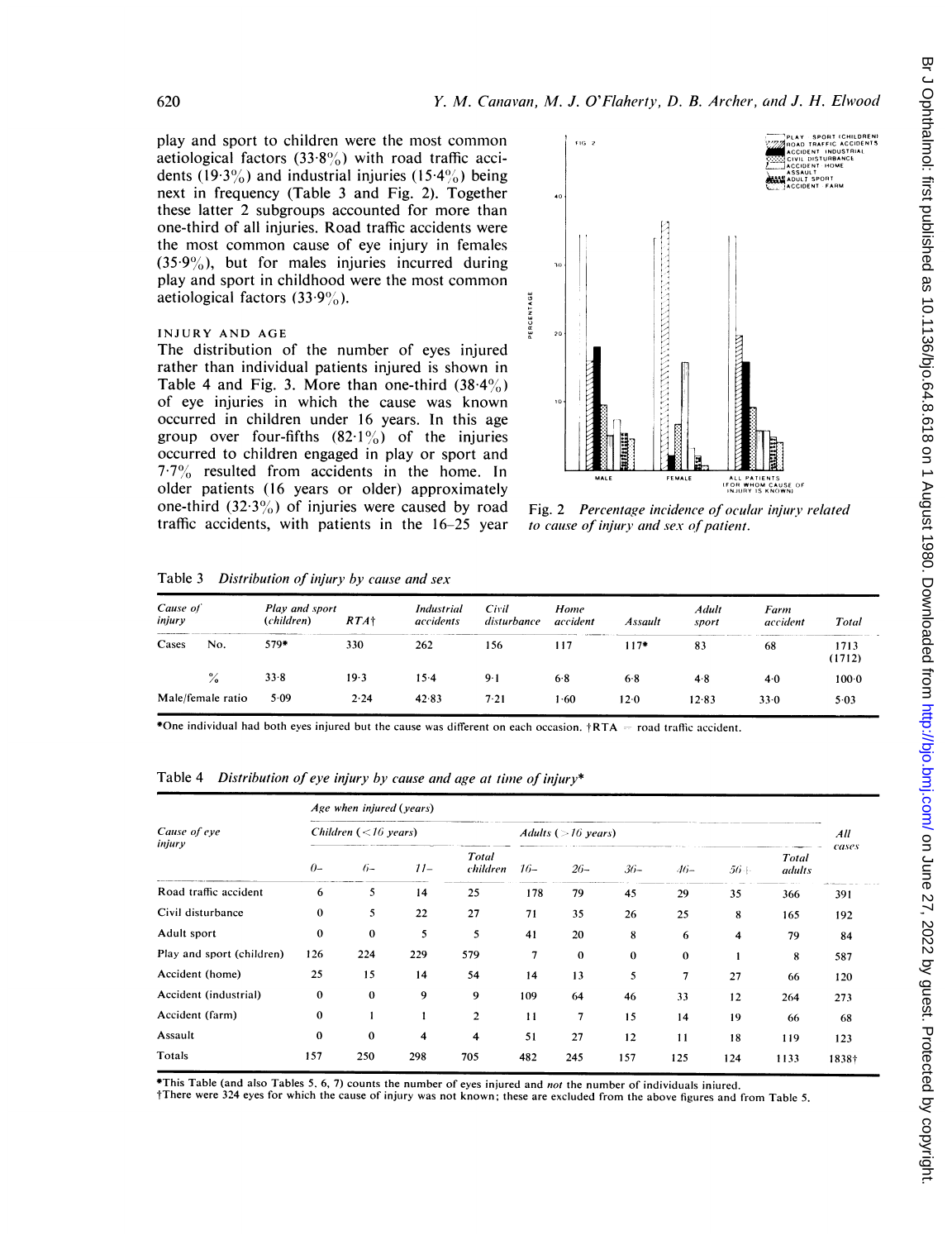

age group accounting for nearly half  $(48.6\%)$  of these injuries. Industrial accidents were responsible for  $23.3\%$  of ocular injuries with more than  $41.3\%$ of these occurring in the 16-25 year age group. Patients in the 16-25 year age group sustained more injuries in each aetiological category except those comprising accidents at home and on the farm. Patients age 56 years and over were most often involved in farming accidents.

Comparison of the first and second quinquennials reveals a significant increase in the incidence of injury due to road traffic accidents  $(\chi^2=29.28,$ DF=1, P<0.001), civil disturbance  $(\chi^2=63.02,$ DF=1, P<0.001) and assault ( $\chi^2$ =13.67, DF=1,  $P < 0.001$ ). There is no significant trend for the

## other aetiological groups (Table 5). In the second quinquennium 4 out of the 5 years exhibit a male: female ratio below the average of 5-25. This is most marked in 1972, which was the peak year for female injuries.

## SEASONAL VARIATION

Examination of the winter:summer ratio reveals a variation by season for all aetiological groups of eye injury (Table 6). This is greatest in relation to civil disturbance, children at sport and play, and farming accidents. Adult sports injuries and accidents in the home or on the farm were more common during winter, while the other aetiological groups occurred more commonly during summer. Road traffic accidents do not vary significantly according to the season of the year (at the  $5\%$  level), but these

Table 5 Distribution of eye injury by cause and year of injury

|                           | <b>Admission year</b> |                         |              |              |               |               |               |               |              |                         |                    |  |  |
|---------------------------|-----------------------|-------------------------|--------------|--------------|---------------|---------------|---------------|---------------|--------------|-------------------------|--------------------|--|--|
| Cause of<br>eye injury    | 1967                  | 1968                    | 1969         | 1970         | 1971          | 1972          | 1973          | 1974          | 1975         | 1976                    | Total<br>eyes      |  |  |
| Road traffic accident     | 23                    | 28                      | 26           | 23           | 42            | 56            | 58            | 44            | 49           | 42                      | 391                |  |  |
| Civil disturbance         | $\bf{0}$              | $\bf{0}$                | 16           | 7            | 18            | 45            | 27            | 25            | 20           | 34                      | 192                |  |  |
| Adult sport               | 10                    | 9                       | 6            | 8            | 7             | 13            | 4             | 10            | 10           | 7                       | 84                 |  |  |
| Play and sport (children) | 61                    | 52                      | 56           | 55           | 72            | 76            | 75            | 54            | 36           | 50                      | 587                |  |  |
| Home accident             | 9                     | 14                      | 8            | 13           | 15            | 14            | 10            | 8             | 16           | 13                      | 120                |  |  |
| Industrial accident       | 35                    | 19                      | 26           | 21           | 41            | 23            | 34            | 30            | 20           | 24                      | 273                |  |  |
| Farm accident             | 10                    | $\overline{\mathbf{2}}$ | 8            | 10           | 7             | 4             | 11            | 8             | 6            | $\overline{\mathbf{2}}$ | 68                 |  |  |
| <b>Assault</b>            | 9                     | 5                       | 6            | 10           | 11            | 21            | 18            | 13            | 15           | 15                      | 123                |  |  |
| Total                     | 157<br>(8.5)          | 129<br>(7.0)            | 152<br>(8.2) | 147<br>(8.0) | 213<br>(11.6) | 252<br>(13.7) | 237<br>(12.9) | 192<br>(10.5) | 172<br>(9.4) | 187<br>(10.2)           | 1838*<br>$(100-0)$ |  |  |
| Male/female ratio         | 6.54                  | 5.91                    | 6.43         | 5.74         | 5.85          | $3 - 80$      | 4.25          | 7.54          | 4.62         | 5.16                    | 5.25               |  |  |

\*See footnote to Table 4.

SECULAR TRENDS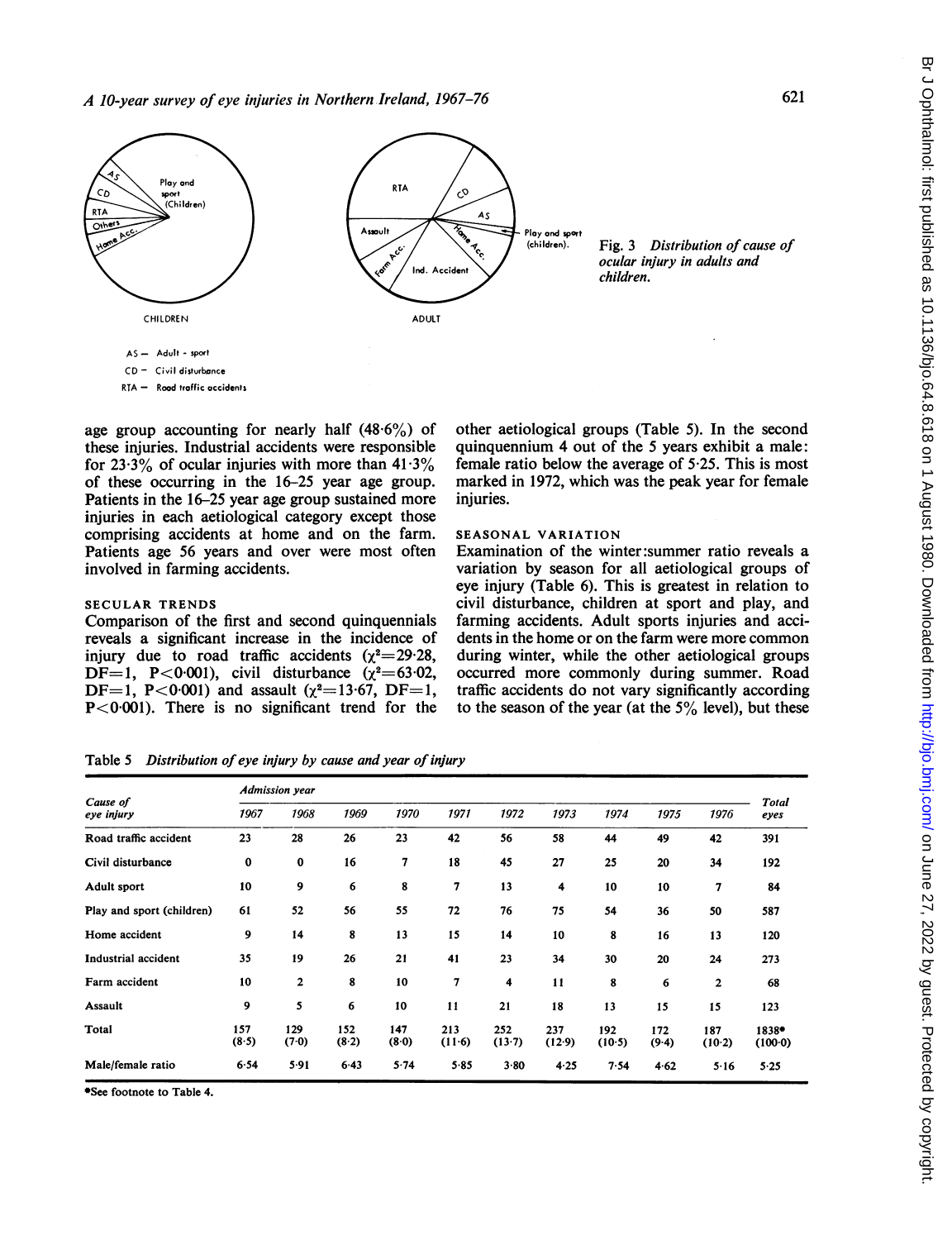|                           | Admission month |     |     |     |              |     |                |     |     |          |     |                | Total    | <b>Winter</b><br>summer | $\chi^2$ |
|---------------------------|-----------------|-----|-----|-----|--------------|-----|----------------|-----|-----|----------|-----|----------------|----------|-------------------------|----------|
| Cause                     | J               | F   | M   | A   | M            | J   | J              | A   | S   | $\Omega$ | N   | D              | injuries | $ratio*$                | value†   |
| Road traffic accident     | 29              | 25  | 34  | 29  | 30           | 30  | 25             | 38  | 25  | 38       | 36  | 52             | 391      | $1 - 21$                | 3.50     |
| Civil disturbance         | 8               | 14  | 10  | 9   | 20           | 20  | 26             | 33  | 10  | 23       | 14  | 5              | 192      | 0.63                    | 10.08    |
| Sport (adult)             | 7               | 12  | 3   | 3   | 6            | 8   | 4              | 10  | 8   | 8        | 8   | $\overline{7}$ | 84       | $1 - 15$                | 0.43     |
| Play and sport (children) | 33              | 36  | 53  | 50  | 41           | 63  | 63             | 61  | 64  | 65       | 29  | 29             | 587      | 0.72                    | 16.03    |
| Home accident             | 8               | 10  | 13  | 13  | 12           | 7   | 4              | 11  | 11  | 14       | 9   | 8              | 120      | 1.07                    | 0.13     |
| Industrial accident       | 22              | 19  | 20  | 22  | 30           | 24  | 17             | 25  | 32  | 24       | 21  | 17             | 273      | 0.82                    | 2.67     |
| Farm accident             | 8               | 4   | 10  | 5.  | $\mathbf{c}$ | 4   | $\overline{7}$ | 5   | 2   | 8        | 8   | 5              | 68       | 1.72                    | 4.76     |
| Assault                   | 5               | 9   | 14  | 13  | 8            | 7   | 13             | 17  | 6   | 8        | 10  | 13             | 123      | 0.92                    | 0.20     |
| Total                     | 120             | 129 | 157 | 144 | 149          | 163 | 159            | 200 | 158 | 188      | 135 | 136            | 1838     | 0.89                    | 6.35     |

Table 6 Distribution of eve injury by cause and month of admission

\*Winter is defined as the first plus last quarters of same year; summer as the second plus third quarters. †Calculated with 1 degree of freedom at  $5\%$  level =  $3.84$ .

Table 7 Distribution of 3 major causes of eye injury by year of admission

| Type of<br>injury | Year of admission | Total |     |    |     |     |     |     |     |     |                 |                      |
|-------------------|-------------------|-------|-----|----|-----|-----|-----|-----|-----|-----|-----------------|----------------------|
|                   | 67                | 68    | 69  | 70 | 71  | 72  | 73  | 74  | 75  | 76  | eye<br>injuries | $\gamma^2$<br>value* |
| Blunt             | 89                | 85    | 77  | 91 | 127 | 162 | 130 | 102 | 83  | 117 | 1063            | 60.28                |
| Perforating       | 86                | 72    | 100 | 88 | 110 | 129 | 136 | 111 | 109 | 96  | 1037            | 33.18                |
| Foreign body      | 14                | 12    | 21  | 16 | 18  | 21  | 28  | 15  | 16  | 20  | 181             | $11 - 11$            |

\*Calculated with 9 degrees of freedom at the 5% significance level  $= 19.675$ .

injuries increased in frequency during October, November, and December  $(\gamma^2=10.89, DF=3,$  $P < 0.05$ ).

## INCIDENCE OF BLUNT AND PERFORATING OCULAR INJURY

There is a significant variation in the yearly incidence for both blunt ( $\chi^2$ =60.28, DF=9, P<0.001) and perforating  $(\chi^2=33.18, \text{DF}=9, \text{P}<0.001)$  types of injury, with the years 1971 to 1973 showing the peak incidence (Table 7 and Fig. 4).

Among those cases in which the cause of injury was known, blunt ocular injury occurred most frequently in the aetiological group of children at sport and play  $(38.7\%)$ . Road traffic accidents accounted for  $30.2\%$  of perforating injuries and accidents to children at sport or play for a further 24.1%. Industrial accidents caused  $52.6\%$  of intraocular or intraorbital foreign body injuries, the latter usually representing a through and through perforation of the globe.

## VISUAL PROGNOSIS FOLLOWING INJURY

Examination of the outcome of all ocular injuries in which the final visual result was available revealed that more than two-fifths of eyes  $(41.2\%)$ regained an acuity of 6/6 or better and a further one-fifth  $(22.4\%)$  achieved an acuity of between  $6/7.5$  and  $6/12$  (Table 8). However, approximately 1 patient in every 10 (12.3%) required enucleation of the injured eye. Of the 215 eyes enucleated 66



Fig. 4 Incidence of blunt, perforating, and foreign body injury according to year of injury.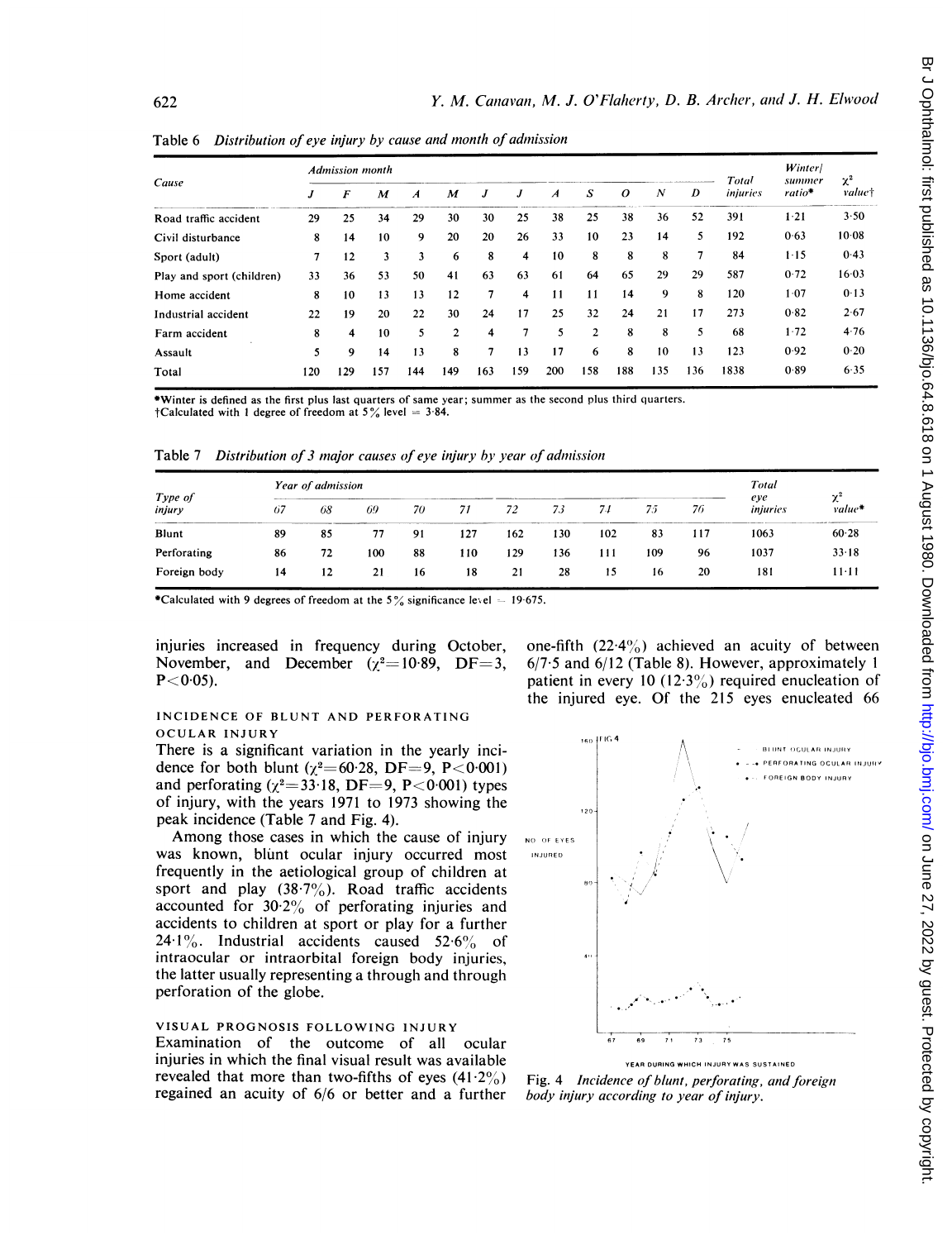Table 8 Distribution of all eve injuries by final visual acuity

|                        | Eyes injured |         |  |  |  |  |  |  |  |
|------------------------|--------------|---------|--|--|--|--|--|--|--|
| Acuity                 | No.          | %       |  |  |  |  |  |  |  |
| 6/6 or better          | 721          | 41.2    |  |  |  |  |  |  |  |
| $6/7.5 - 6/12$         | 391          | 22.4    |  |  |  |  |  |  |  |
| $6/18 - 6/36$          | 157          | 9.0     |  |  |  |  |  |  |  |
| $6/60$ or worse        | 197          | $11-3$  |  |  |  |  |  |  |  |
| Enucleation            | 215          | 12.3    |  |  |  |  |  |  |  |
| No perception of light | 67           | $3 - 8$ |  |  |  |  |  |  |  |
| Total                  | 1748*        | 100.0   |  |  |  |  |  |  |  |
|                        |              |         |  |  |  |  |  |  |  |

\*There were 414 (19.1%) eyes for which the visual acuity was unrecorded or not available.

(63 patients) were removed as a primary surgical procedure, due to the extensive nature of the injuries. Secondary enucleation was required in 149 instances, 109 eyes being removed on account of severe structural damage, persistent intraocular inflammation, and risk of sympathetic ophthalmia. Some 61 eyes were enucleated within 14 days of injury, and the remainder at intervals up to several years post trauma. There were 2 cases of sympathetic ophthalmia, <sup>1</sup> of which was confirmed histologically. The other patient who developed sympathetic ophthalmia did not have surgical repair of the injuries because of poor general health. Enucleation was required most frequently following injuries sustained in road traffic accidents and civil disturbances, which were responsible for  $27.8\%$  and 23-9% respectively of all enucleations in the present series. A final visual acuity of 6/12 or better following blunt ocular trauma was obtained by  $77.3\%$  of patients in whom the final visual outcome was known, and  $2.1\%$  of patients in this category required enucleations. After perforating injury  $45.5\%$  of patients regained a visual acuity of  $6/12$ or better, but enucleation was required in  $23.6\%$ of cases. Intraocular and intraorbital foreign body injuries resulted in a visual acuity of 6/12 or better in  $44.5\%$  of patients, enucleation being required in  $21.5\%$ .

## **Discussion**

Eye injuries were responsible for  $8.7\%$  of all ocular admissions to the Eye and Ear Clinic, Royal Victoria Hospital, Belfast, during the period 1967 to 1976. More than half  $(51.2\%)$  of the patients were under <sup>21</sup> years of age and more than threequarters  $(77.4\%)$  were under 36 years of age. The high incidence of injury in males is illustrated by the male:female ratio of 5-25:1 compared with a

ratio for the population of Northern Ireland of 0.98:1. Approximately two-fifths  $(41.2\%)$  of those patients for whom the final visual acuity was known regained 6/6 vision. However, the remaining threefifths of patients for whom the final visual acuity was known suffered permanent diminution of vision. The high enucleation rate in this series (12-3%) reflects the severe ocular damage that often follows road traffic accidents and certain injuries associated with civil disturbances. This underlines the need for preventative measures.

Nearly one-third  $(32.5\%)$  of the adult eye injuries were the result of road traffic accidents. These injuries showed a significant increase in the second quinquennium of this survey and were particularly serious, accounting for nearly one-half of the bilateral injuries and one-quarter of all enucleations. The typical ocular damage following road traffic accidents, a perforating eye injury associated with facial lacerations, is generally sustained by the front seat passenger who does not wear a seat belt.<sup>26</sup> Müller-Jensen and Allmaras<sup>26</sup> discussed 133 patients who sustained injuries in road traffic accidents and found that in 34% of this series there was a horizontal injury involving both eyes and the bridge of the nose. They and others<sup>27</sup> <sup>28</sup> emphasised the importance of safety belts and laminated glass windscreens in preventing eye injuries. Mackay<sup>29</sup> found that approximately 70% of serious eye injuries in road traffic accidents were attributable to splintering of toughened glass windscreens, while those countries using laminated glass windscreens reported almost no eye injuries. The present publicity campaign aimed at increasing the use of seat belts is to be encouraged and compulsory fitting of laminated windscreens to all vehicles is strongly recommended.

In 1923 Garrow' reported that occupational injuries accounted for  $70.7\%$  of all eye injuries in his series. These figures are similar to earlier reports and are consistent with the industrial and social conditions of the time, including long working hours, child labour, and negligible safety precautions. Today industrial eye injuries occur less frequently than at the beginning of this century. They represent  $15.4\%$  of injuries in the present survey and show little or no decline during the 10-year period studied. Further enforcement of safety precautions in industry is indicated, in particular the use of shatter-proof glasses and vizors which should be freely available. Their use should be encouraged by health education programmes arranged in collaboration with the trade unions. A further consideration might be to limit compensation paid for disability resulting from an ocular injury which could have been prevented if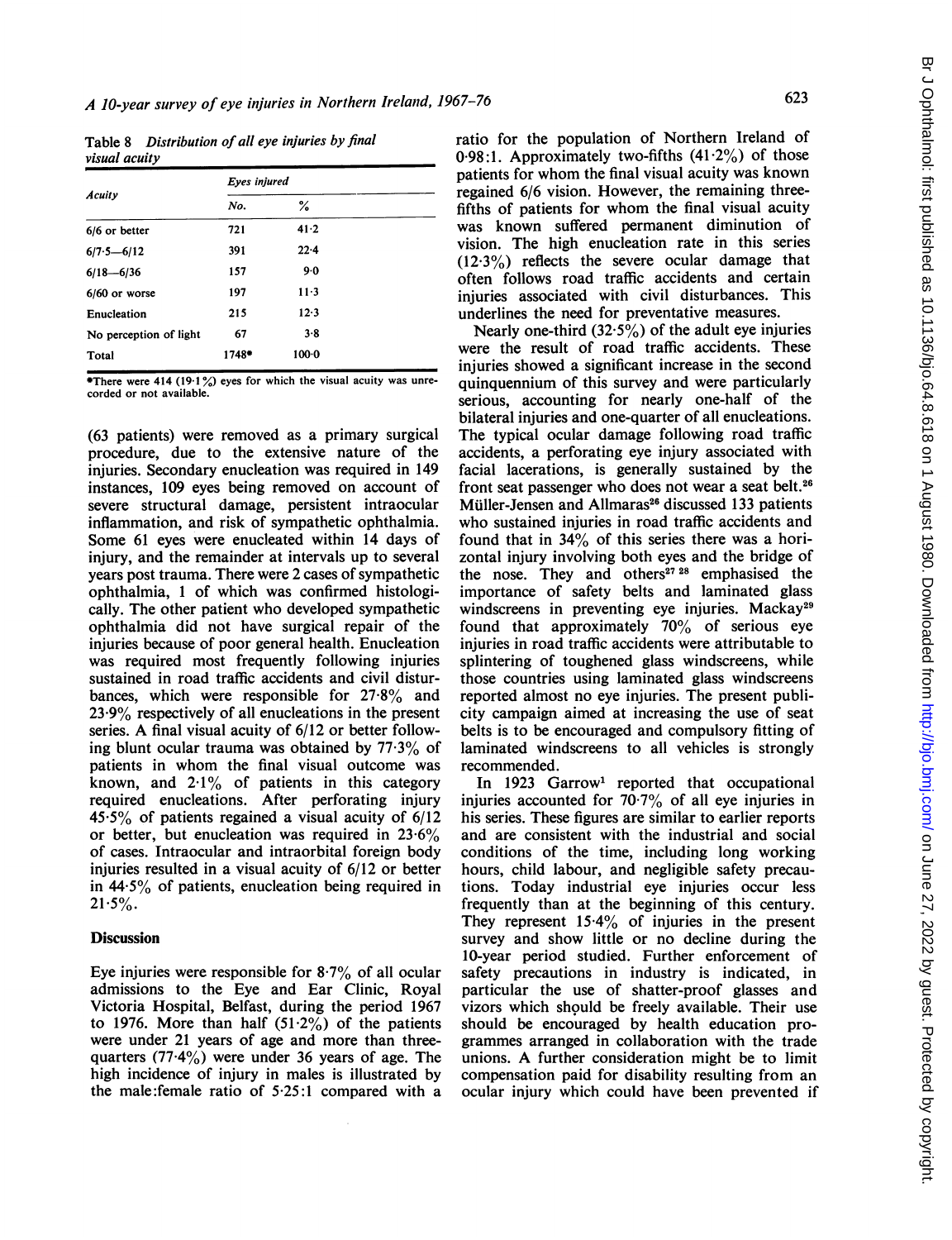appropriate protective measures had been undertaken.

Adult sports accounted for 4-8% of ocular injuries in the present study. Football (28%) and squash  $(17.1\%)$  are the sports commonly implicated. Localised ocular injury is particularly frequent in squash, unlike football, in which eye injury is less common than injury to other parts of the body. In many sports, particularly squash and badminton, protective goggles could prevent ocular damage. These safety aids should be widely publicised on television and radio and their use encouraged in schools. Also, they should be readily available in sports shops, sports clubs, and recreational centres. The importance of such aids while playing squash and badminton has been emphasised by Ingram and Lewkonia,<sup>30</sup> North,<sup>31</sup> and Chandran.<sup>32</sup> Boxing, one of the classic causes of traumatic retinal detachment, is now better controlled and does not appear to be a common cause of eye injury, although lacerations to the orbital region occur in 2% of boxing matches.<sup>33</sup>

Agricultural eye injuries were responsible for only 4% of the total injuries in this survey. This seems a low figure for a hospital in a community with a large rural population. Blake<sup>34</sup> reviewed injuries among agricultural workers and found that vegetable substances, particularly twigs and branches, caused most eye injuries. Injuries involving machinery and chemicals were less common and corresponded with figures published by Smith<sup>35</sup> in a similar survey in 1940.

It would have been anticipated that increased mechanisation of farm work would have led to a higher incidence of eye injury in recent years, although such an expectation is probably offset by a corresponding reduction in the number of workers employed in the agricultural industry. Since a large proportion of agricultural injuries in the present survey also were caused by vegetable substances, preventive measures should include protective goggles, and farm workers should be made more aware of their high risk with regard to this type of injury.

Eye injuries in the home encompass a wide variety of different types of accident and accounted for  $6.8\%$  of ocular injuries in this survey. These accidents predominate at either end of the age scale: 15-9% of injuries in the 0-5 year age group and  $41.3\%$  in the  $66+$  year age group. Accidents occurring to children at sport or during play were the most common cause of eye injuries in the present survey and were responsible for  $33.8\%$  of all known causes of ocular injury. Other types of injury in children were less common, comprising some 17-9% of childhood injuries. The general public should be made aware of the vulnerability of children to

certain types of injuries, e.g. catapults, darts, pencils, and sharply pointed instruments. Radio and television features and posters distributed to schools, clinics and health centres could be used to publicise the risk of such injuries. Health visitors also could contribute by offering mothers safety advice during routine consultations and visitations. Children should be encouraged to wear protective goggles during certain sports and while playing squash in particular.

We are grateful to the Eastern Area Health and Social Services Board for providing a research grant from the endowment fund of the Royal Victoria Hospital to facilitate this project.

#### References

- <sup>1</sup> Garrow A. A statistical enquiry into <sup>1000</sup> cases of eye injuries. Br J Ophthalmol 1923; 7: 65-80.
- 2 Yuasa T, Bessyo T, Ishibashi T, Seguchi T. Statistical observations of ocular injuries. Folio Ophthalmol (Jpn) 1967; 18: 717-22.
- <sup>3</sup> Lambah P. Adult eye injuries at Wolverhampton. Trans Ophthalmol Soc UK 1968;  $88: 661-73$ .
- 4 Johnston SS. The changing pattern of injury. Trans
- Ophthalmol Soc UK 1975; 95: 307-10.<br>5 Roper-Hall MJ. Review of 555 cases of intraocular foreign body with special reference to prognosis. Br  $J$ Ophthalmol 1954; 38: 65-99.
- 6 Roper-Hall MJ. The treatment of ocular injuries. Trans Ophthalmol Soc UK 1959; 29: 57-69.
- 7 Amalong RJ. Retinal detachment after manupulation of magnetic foreign body. Am J Ophthalmol 1970; 70: 10-13.
- 8 Johnston SS. Perforating eye injuries: a five year survey. Trans Ophthalmol Soc UK 1971; 91: 895-921.
- Coles WH, Haik GM. Vitrectomy in intraocular trauma. Arch Ophthalmol 1972; 87: 621-8.
- <sup>10</sup> Percival SPB. A decade of intraocular foreign bodies. Br J Ophthalmol 1972; 56: 454-61.
- 11 Percival SPB. Late complications from posterior segment intraocular foreign bodies. Br J Ophthalmol 1972; 56: 462-8.
- 12 Neubauer H. Treatment of major trauma of the anterior segment. Trans Ophthalmol Soc UK 1975; 95: 322-5.
- <sup>13</sup> Eagling EM. Perforating injuries involving the posterior segment. Trans Ophthalmol Soc UK 1975; 95: 335-9.
- 14 Roper-Hall MJ. Secondary reconstruction. Trans Ophthalmol Soc UK 1975; 95: 346-8.
- <sup>15</sup> Benson WE, Machemer R. Severe perforating injuries treated with pars plana vitrectomy. Am J Ophthalmol 1976; 81: 728-32.
- <sup>16</sup> Hutton WL Snyder WB, Vaiser A. Vitrectomy in the treatment of ocular perforating injuries. Am J Ophthalmol 1976; 81: 733-9.
- 17 Darr JL, Passmore JW. Management of traumatic hyphaema. Am J Ophthalmol 1967; 63: 134-6.
- 18 Oksala A. Treatment of traumatic hyphaema. Br J Ophthalmol 1967; 51: 315-20.
- <sup>19</sup> Read J, Goldberg MF. Comparison of medical treatment for traumatic hyphaema. Trans Am Acad Ophthalmol Otolaryngol 1974; 78: Op. 799-Op. 815.
- 20 Pilger IS. Medical treatment of traumatic hyphaema. Surv Ophthalmol 1975; 20: 28-34.
- 21 Read J. Traumatic hyphaema: medical versus surgical
- management. *Ann Ophthalmol* 1975; 7: 659–70.<br>22 Edwards WC, Layden WE. Monocular versus binocular